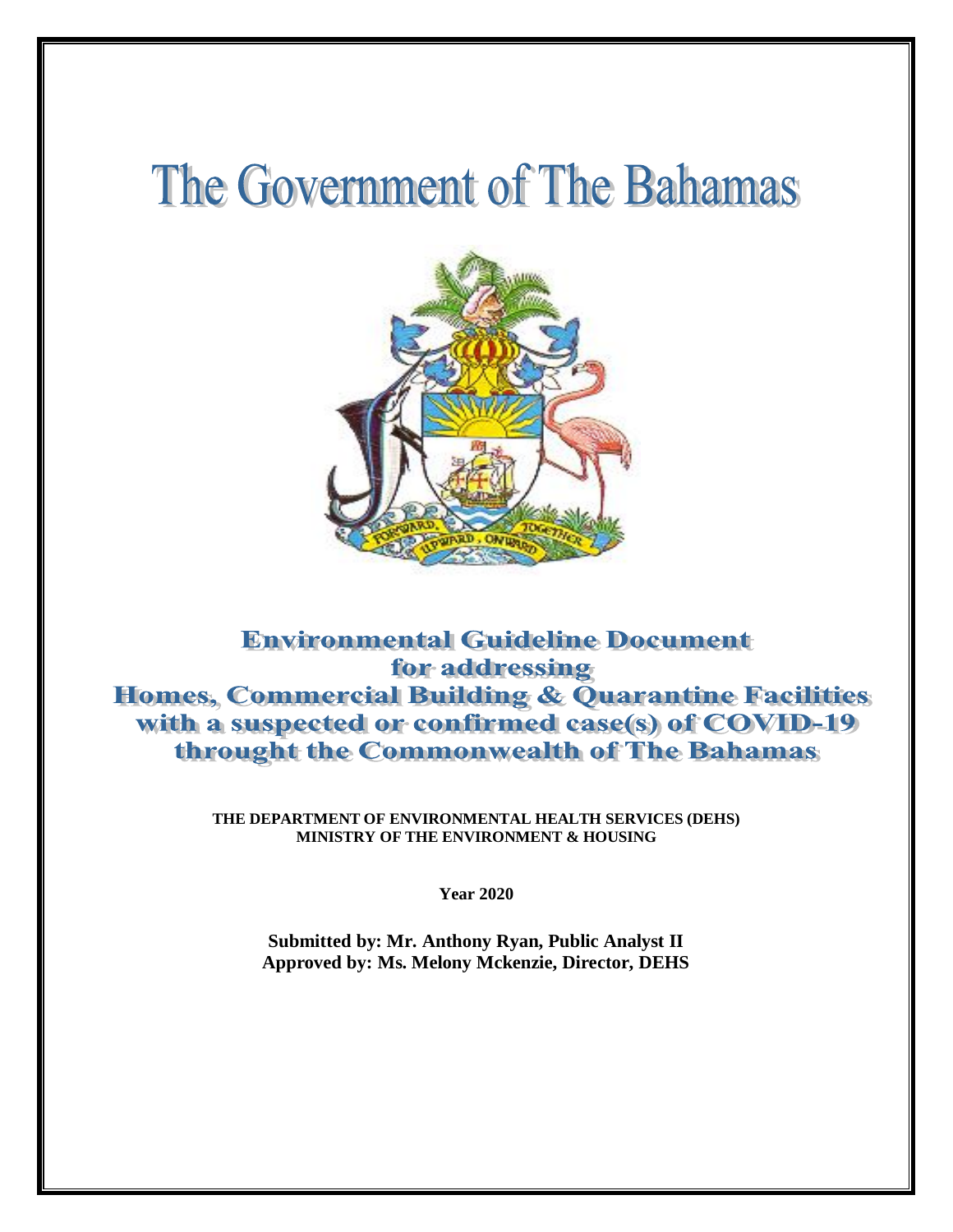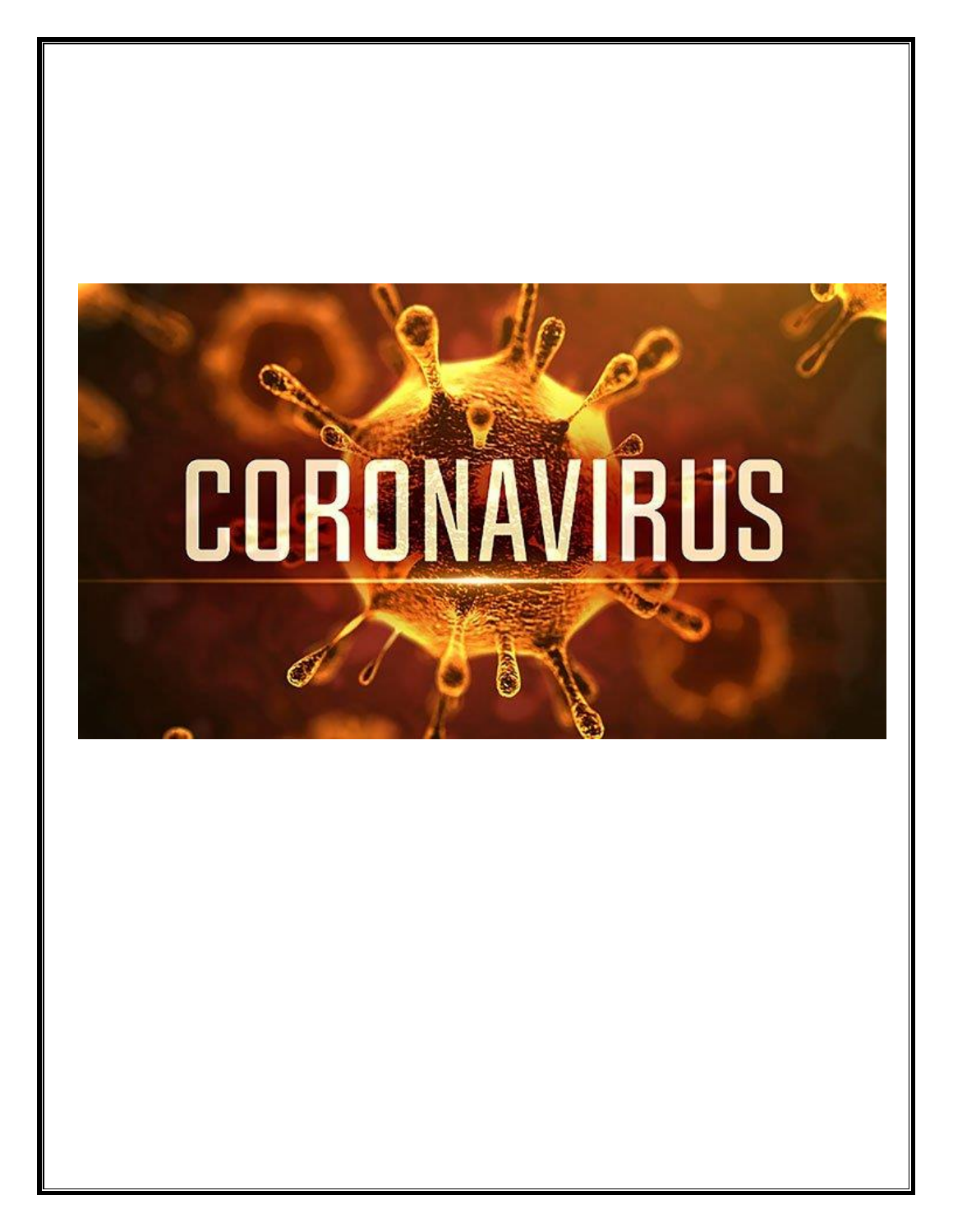### **PREFACE**

This Environmental Guideline Document serves to provide guidance for addressing Facility(s) with a suspected or confirmed case(s) of COVID – 19. As new information is bought to the fore, this Document will be updated in kind. Further, we at DEHS will continue to review the findings of the Centers for Disease Control & Prevention (CDC), World Health Organization (WHO) and other credible information sources regarding this pandemic.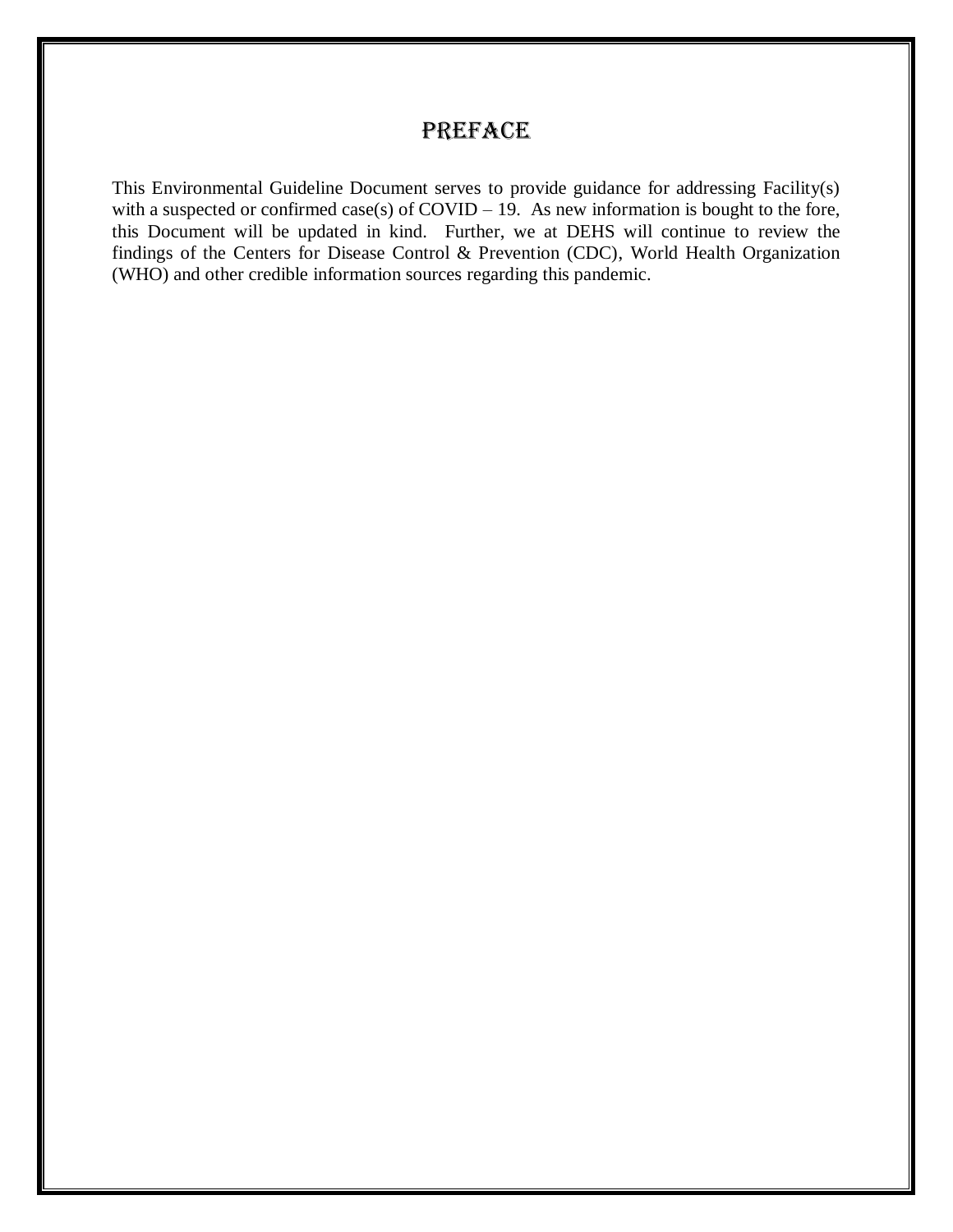### Acknowledgements

Special thanks to the following individuals for their contributions and encouragement for the development of this Environmental Guideline Document:

- 1. Mrs. Lorraine Armbrister Permanent Secretary, Ministry of Education
- 2. Mr. Marcellus Taylor, Director, Ministry of Education
- 3. Ms. Melony Mckenzie, Director, DEHS
- 4. Mr. Dwayne Curtis, Assistant Director, DEHS (Retired)
- 5. Mrs. Bertha McPhee-Duncanson, Assistant Director, DEHS, Grand Bahama
- 6. Mrs. Deloris Stubbs, Deputy Chief Health Inspector, DEHS, Eleuthera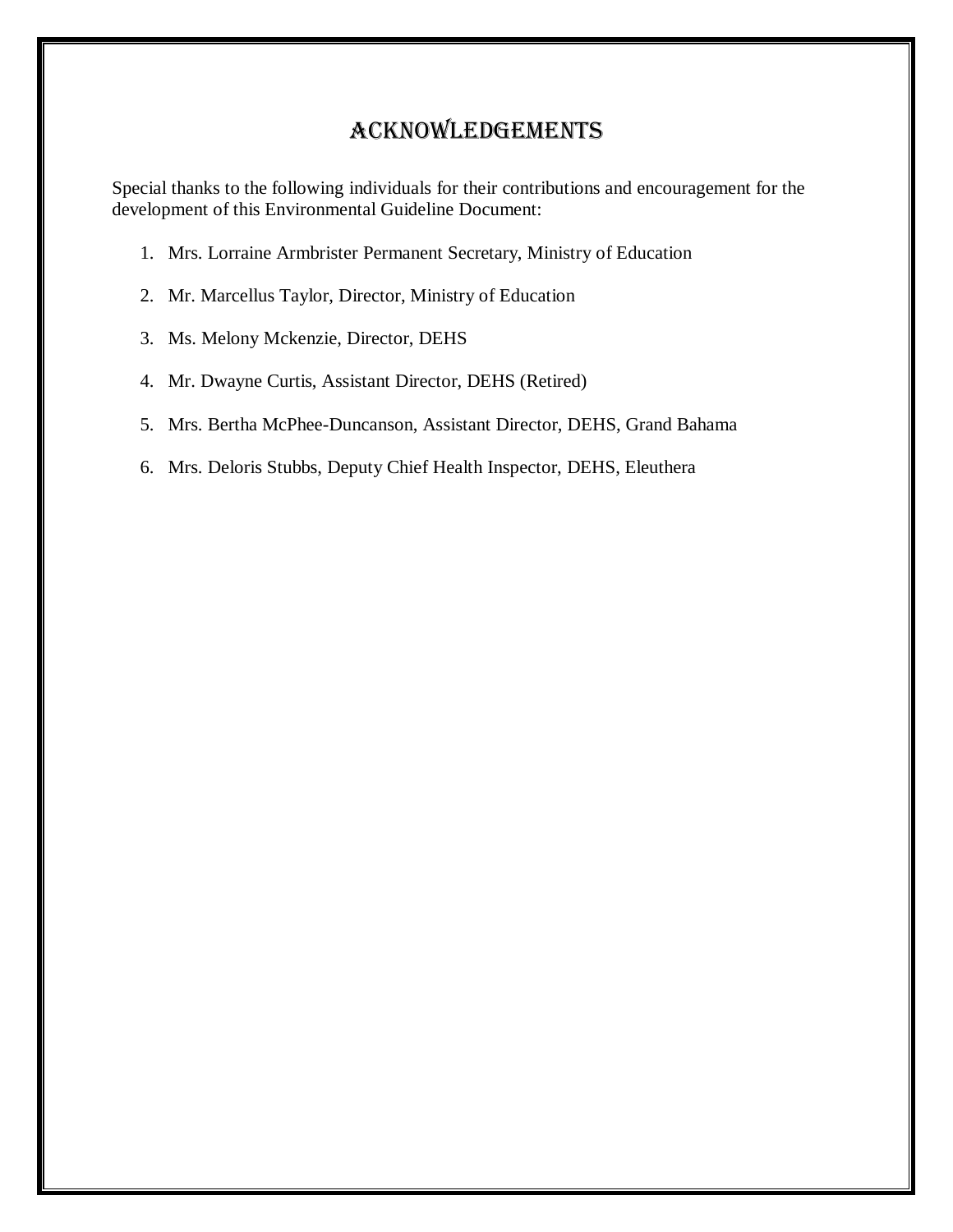### **DEFINITIONS**

**"COVID-19 specialized cleaning and disinfection"** refers to an intense cleaning and disinfecting of all surfaces by trained private or custodial staff.

**"Facility"** refers to a permanent, semi-permanent, or temporary commercial or industrial property such as a building, plant, or structure, built, established, or installed for the performance of one or more specific activities or functions (www.buisness dictionary.com).

**"Impacted"** refers to a Facility directly affected by the Coronavirus (SARS-COV-2).

**"Infected person"** refers to a person exposed to the Coronavirus (SARS-COV-2) that causes the disease (COVID-19).

**"Routine Cleaning and disinfecting"** refers to daily cleaning and disinfecting of frequently touched surfaces and objects. Additionally, the cleaning and disinfecting of shared objects after each use.

**"Sick person"** refers to a person suffering from the disease (COVID-19).

**"Ventilation"** refer to the provision of fresh air to a space or building.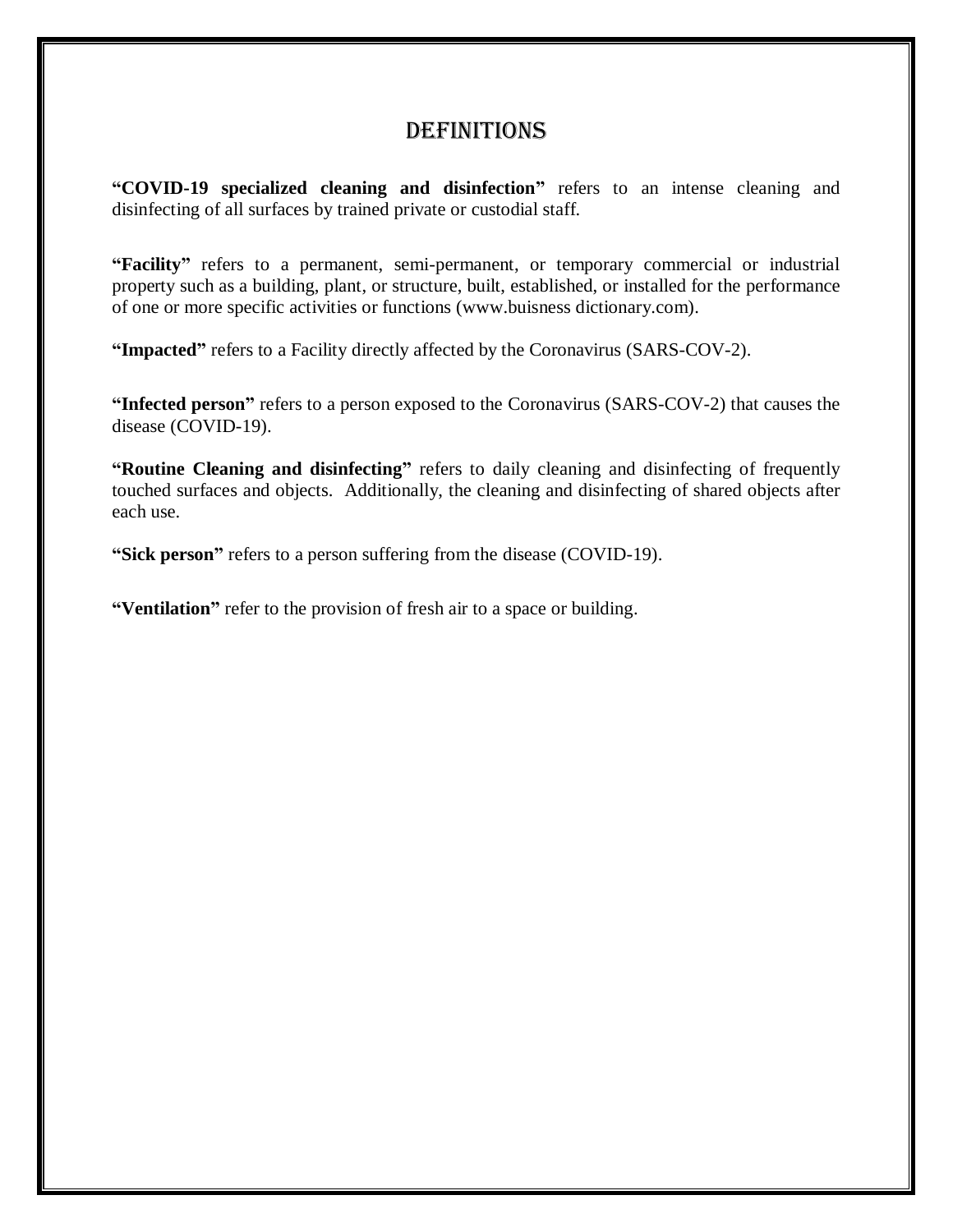# TABLE OF CONTENT

| $\bullet$                                                                      |
|--------------------------------------------------------------------------------|
|                                                                                |
| $\bullet$                                                                      |
| Non-Implementation of COVID-19 cleaning & disinfecting procedures<br>$\bullet$ |
|                                                                                |
| $\bullet$                                                                      |
|                                                                                |
| Requirements for private companies $\&$ custodial staff seeking to clean $\&$  |
|                                                                                |
|                                                                                |
|                                                                                |
|                                                                                |
|                                                                                |
| Availability of supplies & equipment for cleaning & disinfecting of surfaces5  |
|                                                                                |
|                                                                                |
|                                                                                |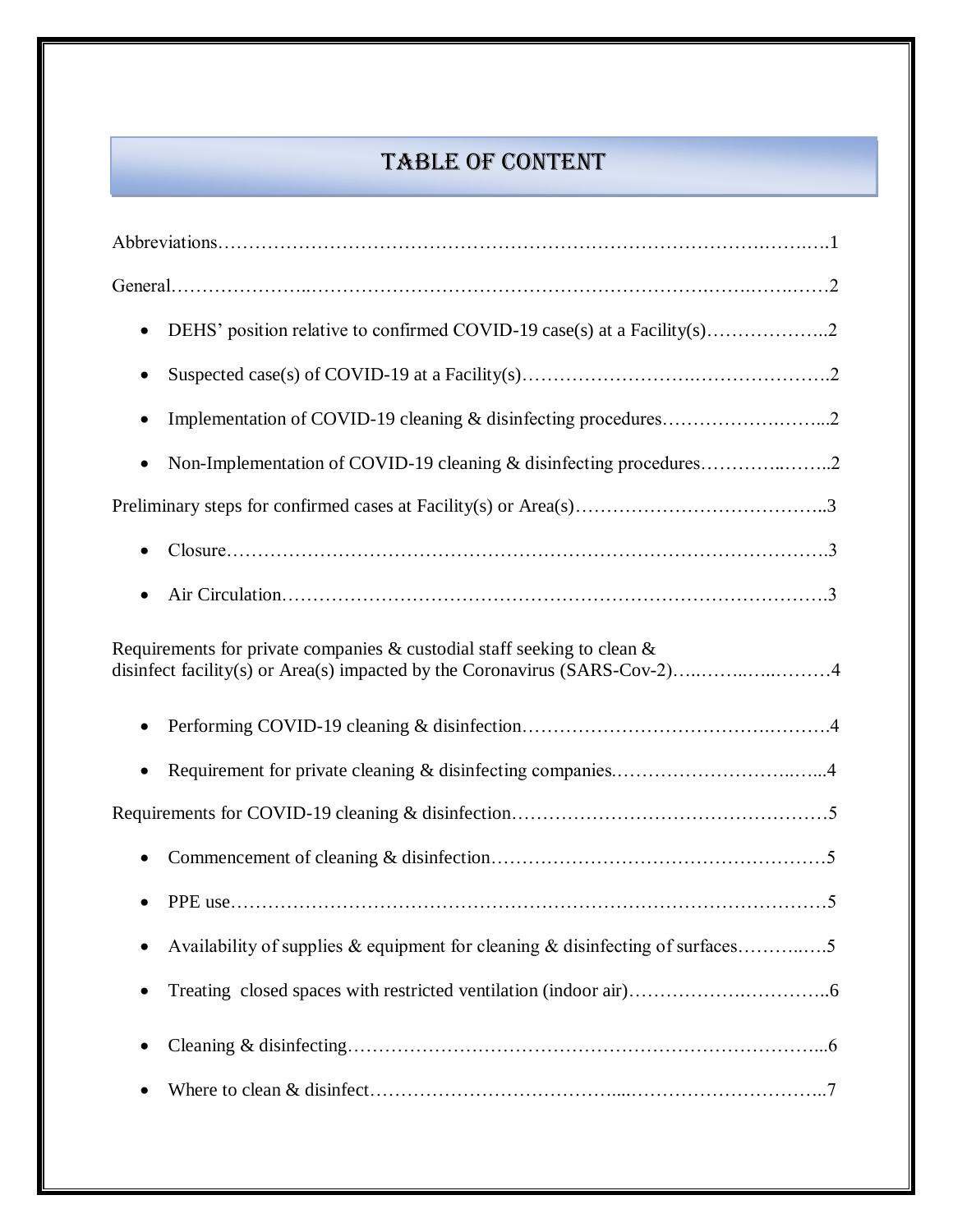| Re-occupy and/or resumption of activities at Facility(s) or Area(s) |  |
|---------------------------------------------------------------------|--|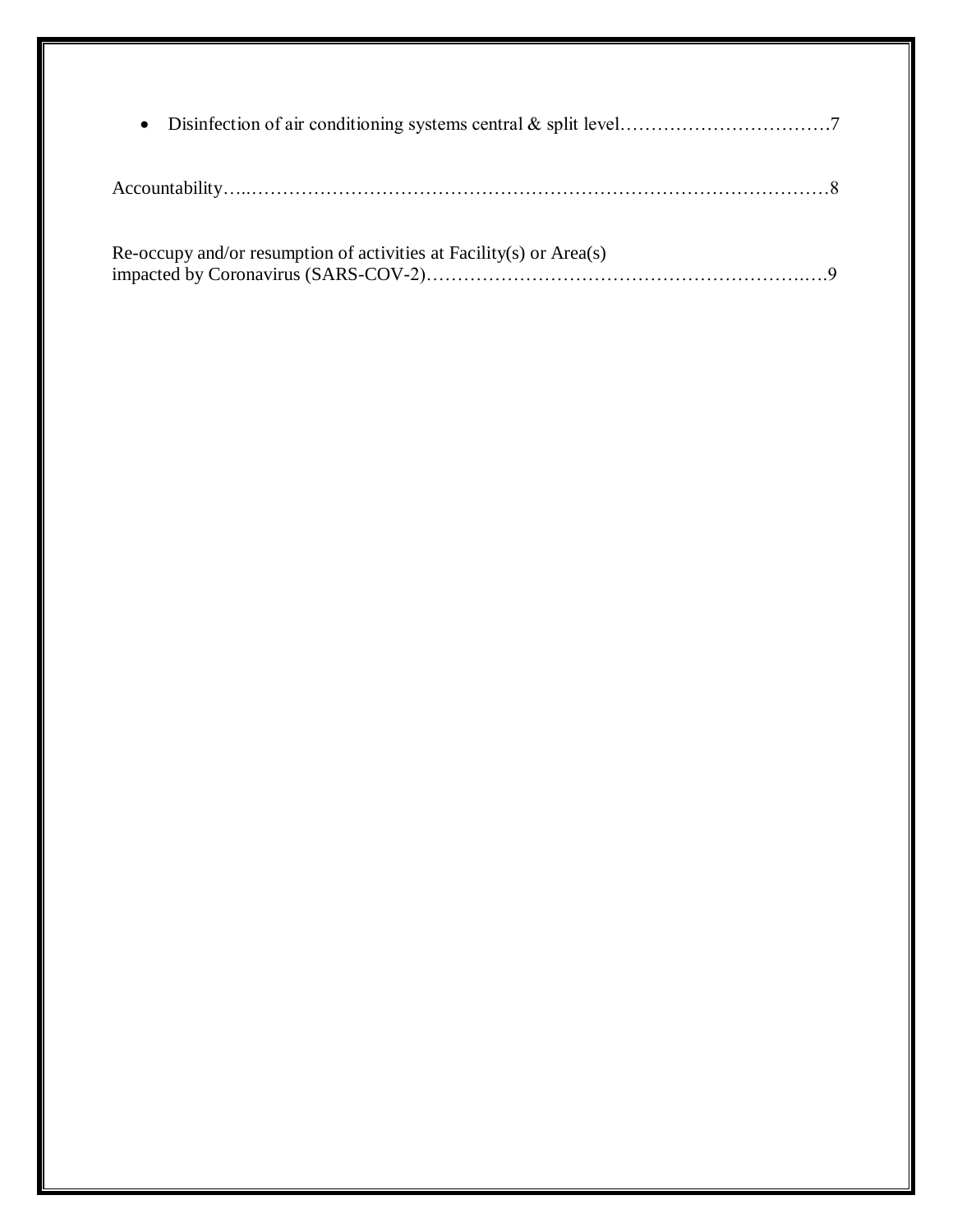### **ABBREVIATIONS**

- CDC Centers for Disease Control & Prevention
- COVID 19 Coronavirus Disease 2019
- DEHS Department of Environmental Health Services
- EPA Environmental Protection Agency
- SARS-COV-2 Severe acute respiratory syndrome coronavirus 2
- PPE Personal Protective Equipment
- WHO World Health Organization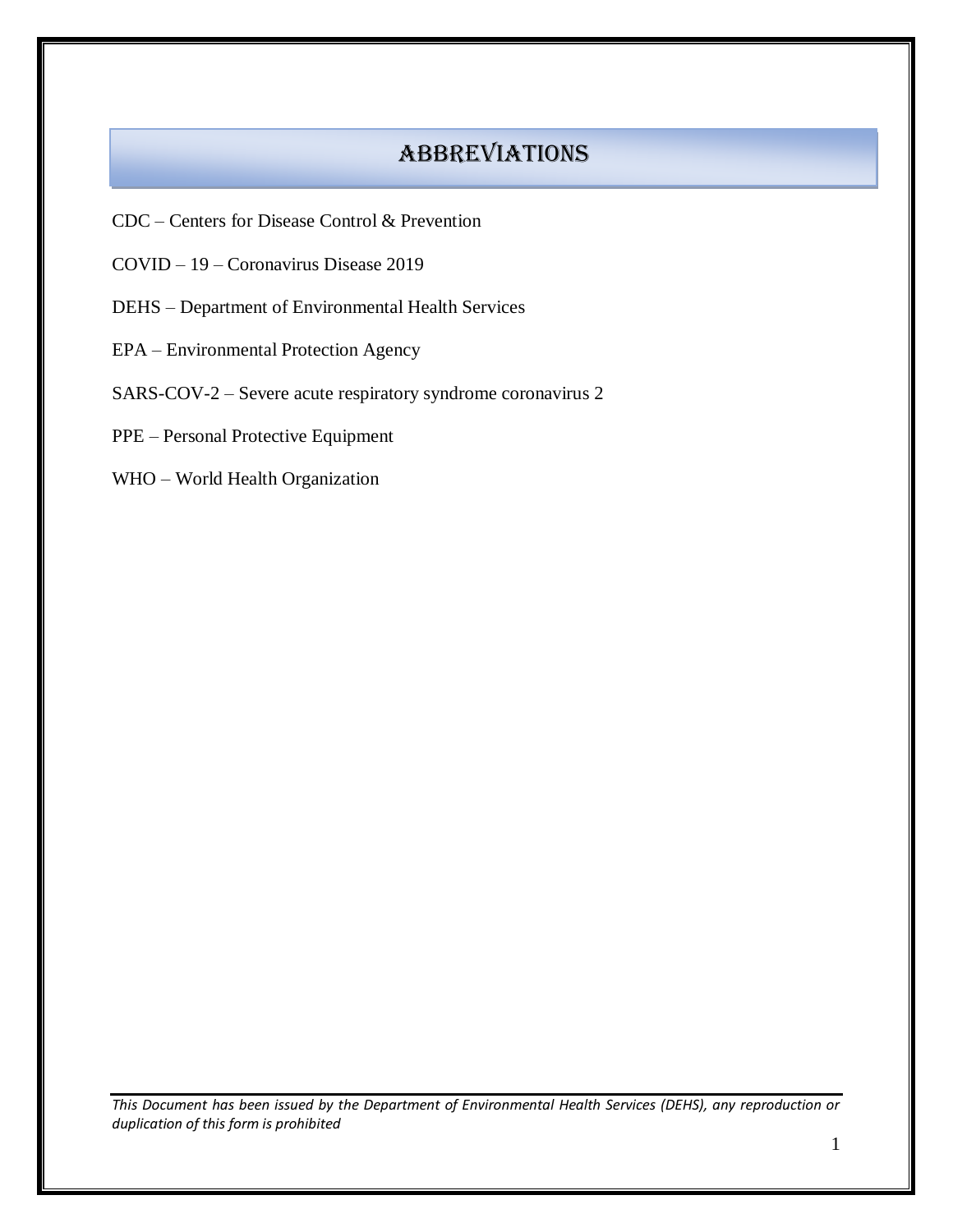### **GENERAL**

| <b>DEHS'</b> position relative to confirmed<br>$COVID-19 case(s)$ at a Facility(s): | Any Facility(s) throughout the Commonwealth of<br>The Bahamas with a confirmed case(s) of<br>COVID-19 are required to undergo an intense<br>disinfecting and cleaning procedure<br>which<br>involve all surfaces from ceiling to floor.                             |
|-------------------------------------------------------------------------------------|---------------------------------------------------------------------------------------------------------------------------------------------------------------------------------------------------------------------------------------------------------------------|
| Suspected case(s) of COVID-19 at<br>a Facility $(s)$ :                              | The following governmental agencies should be<br>notified immediately:<br>Ministry of Health and by extension the<br>$\bullet$<br>Department of Public Health; and<br>Department of Environmental Health<br>$\bullet$<br>Services (DEHS).                           |
| <b>Implementation of COVID-19</b><br>cleaning & disinfecting procedures:            | COVID-19 specialized cleaning and disinfection<br>should be carried out at a Facility when an<br>infected person, or a person suspected of<br>infection due to symptoms has occupied that<br>Facility within a 7 day period.                                        |
| <b>Non-implementation of COVID-19</b><br>cleaning & disinfecting procedures:        | (a) COVID-19<br>Specialized<br>cleaning<br>and<br>disinfection <i>is not necessary</i> at a Facility if for<br>7 days or more the infected person(s) did not<br>occupy that Facility.<br>(b) Routine cleaning and disinfection is sufficient<br>and is recommended. |
|                                                                                     |                                                                                                                                                                                                                                                                     |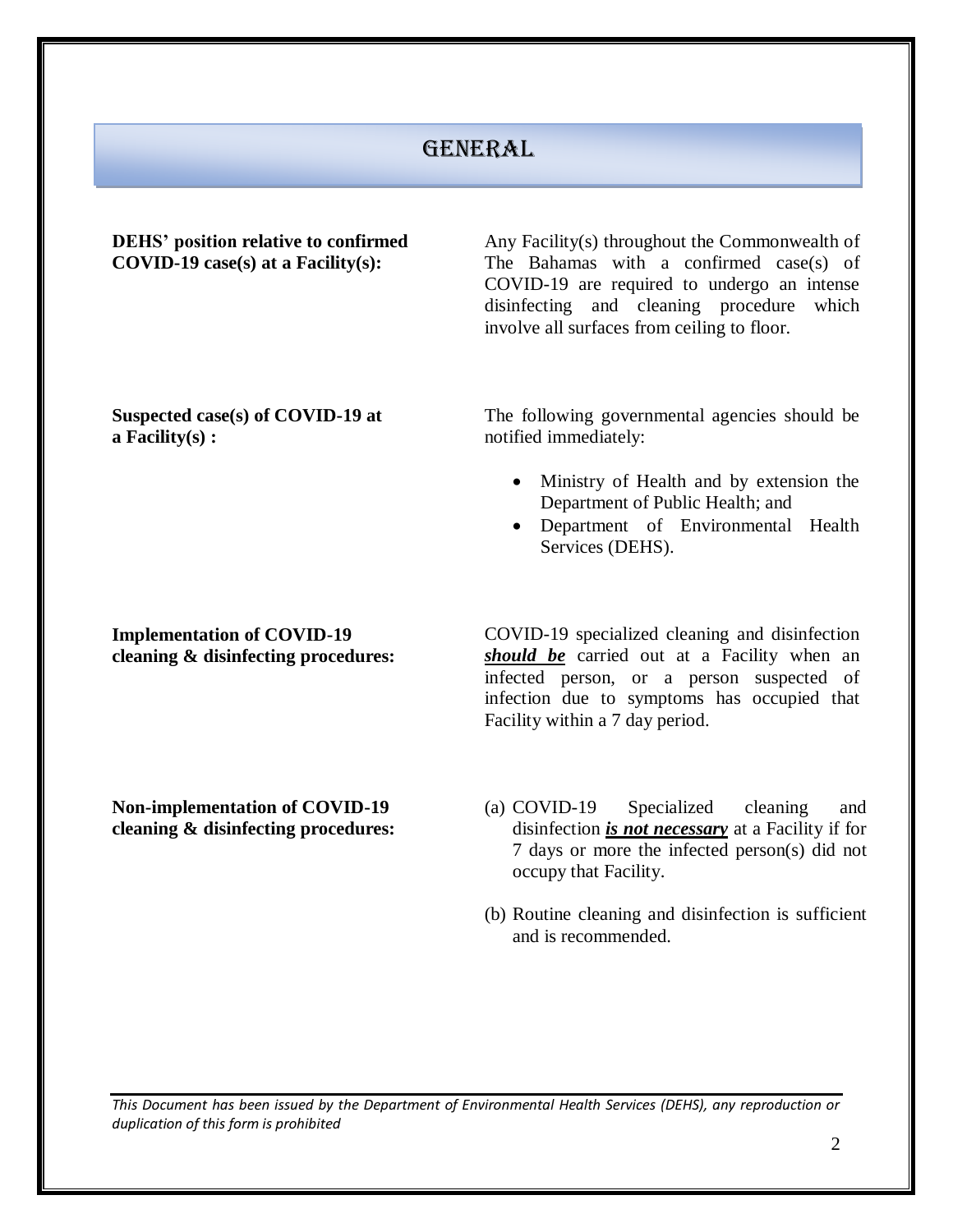# Preliminary steps for confirmed cases at a Facility(s) or area(s)

- **Closure:** (a) Impacted spaces or areas should be closed immediately.
	- (b) No unauthorized person(s) should be allowed into any impacted spaces or areas during the closure period.
	- (c) If the portion of the Facility/Building impacted can be successfully isolated, the remainder of the building may be used, and reopening of the impacted portions only after cleaning and disinfecting protocols have been implemented.

### *See Commencement of Cleaning & Disinfection (page #5 section a&b) for length of closure time.*

Air circulation: Outside doors and windows should be opened in order to increase air circulation.

> *Note that studies have shown that the introduction of fresh air in enclosed spaces can effectively dilute the concentration of the coronavirus (SARS-COV-2) and other contaminants in such spaces.*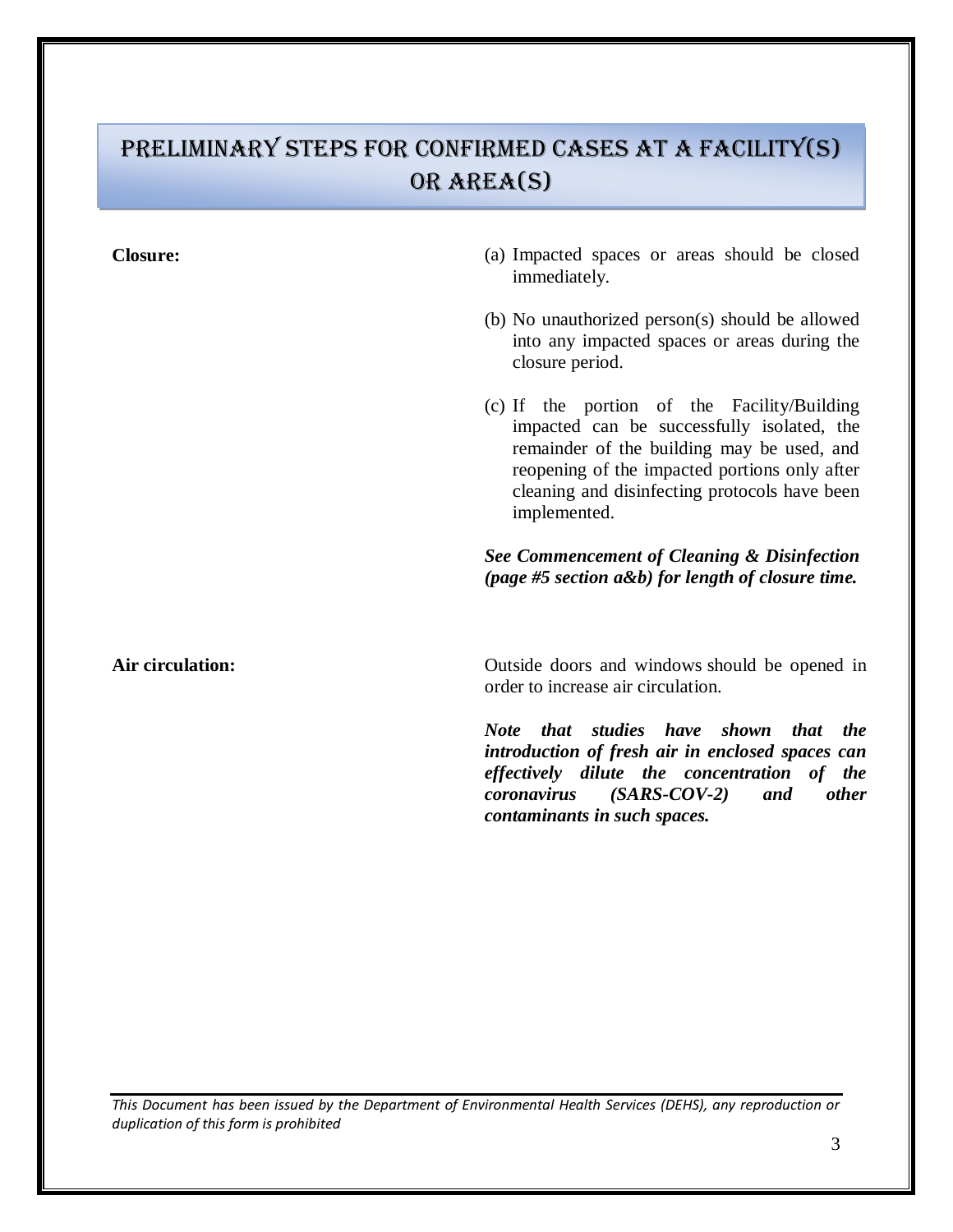### Requirements for private companies or custodial staff seeking to Clean & disinfect facility(s) or Area(s) impacted by the coronavirus  $(SARS-C0V-2)$

### **Performing Covid-19 cleaning & disinfection:**

Cleaning & disinfection should be carried out by:

- DEHS approved private COVID-19 cleaning & disinfecting company(s)
- COVID-19 trained custodial staff responsible for routine cleaning & disinfecting

*COVID-19 trained individuals and companies should seek to take advantage of reputable COVID-19 training courses as often as possible.*

**Requirements for private cleaning & disinfecting companies:**

Private cleaning & disinfecting companies must possess a valid COVID-19 training certificate from DEHS and/or a reputable training agency.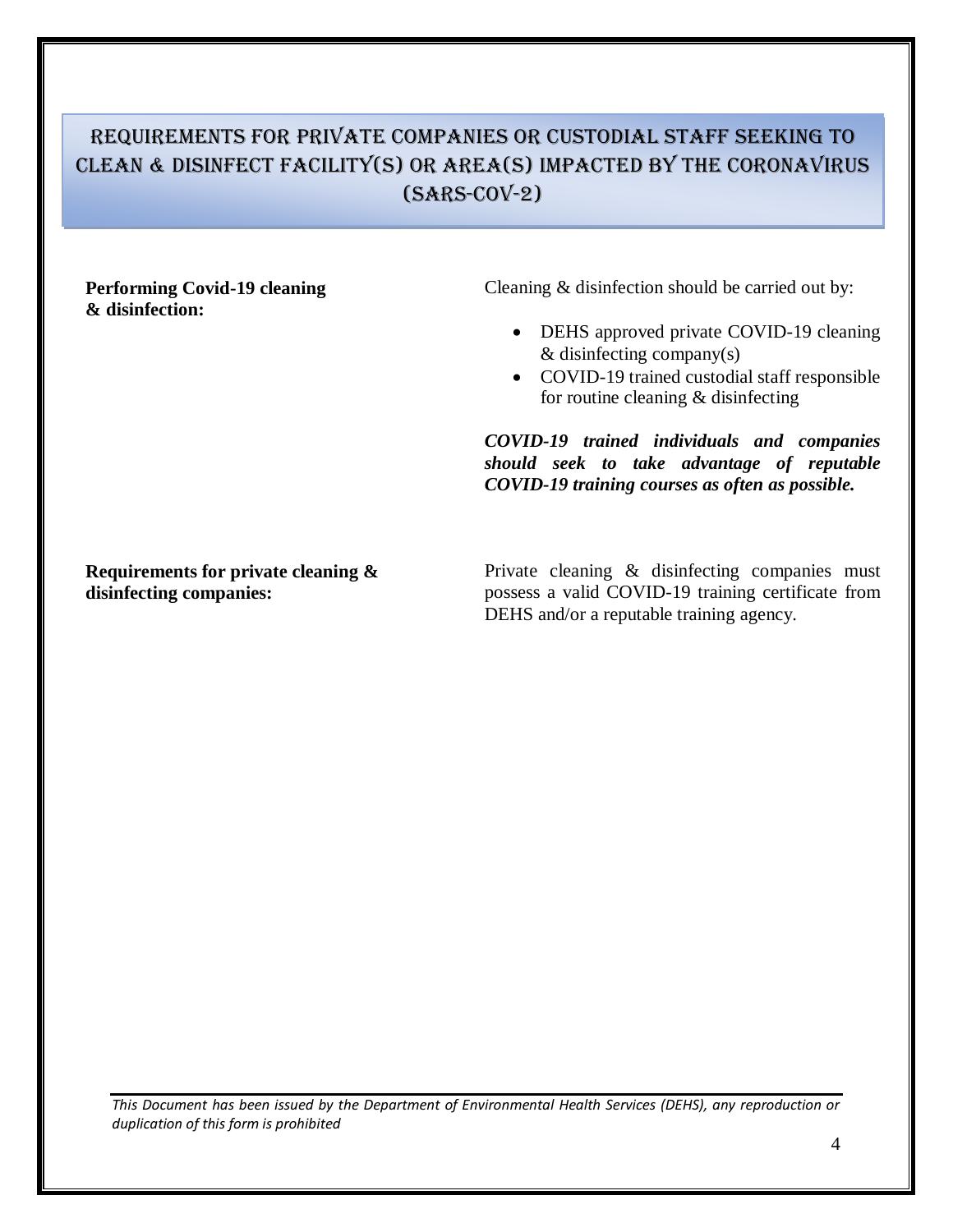### Requirements for covid-19 cleaning & disinfection

### **Commencement of cleaning & disinfecting:**

- (a) There should be at least a 24 hour waiting period before the commencement of cleaning and disinfecting of a Facility(s).
- (b) If 24 hours is not feasible, wait as long as possible.

*Waiting minimizes the risk of exposure.*

- **PPE:** (a) PPE must be worn during cleaning and disinfecting (inclusive of an N-95 mask).
	- (b) Following use, PPE should be properly removed and disposed of by placing them securely into waste bag(s).

Supplies & equipment that must be used for cleaning & disinfecting of surfaces:

- Appropriate PPE
- EPA certified disinfectants
- Microfiber cleaning cloth for effective cleaning
- Equipment necessary for the application of disinfectants on surfaces, items and shared objects example spray bottles, commercial and/or electrostatic sprayers
- Use of vacuums equipped with highefficiency particulate air (HEPA) filter if vacuuming is necessary

**Availability of supplies & equipment For cleaning & disinfecting of surfaces:**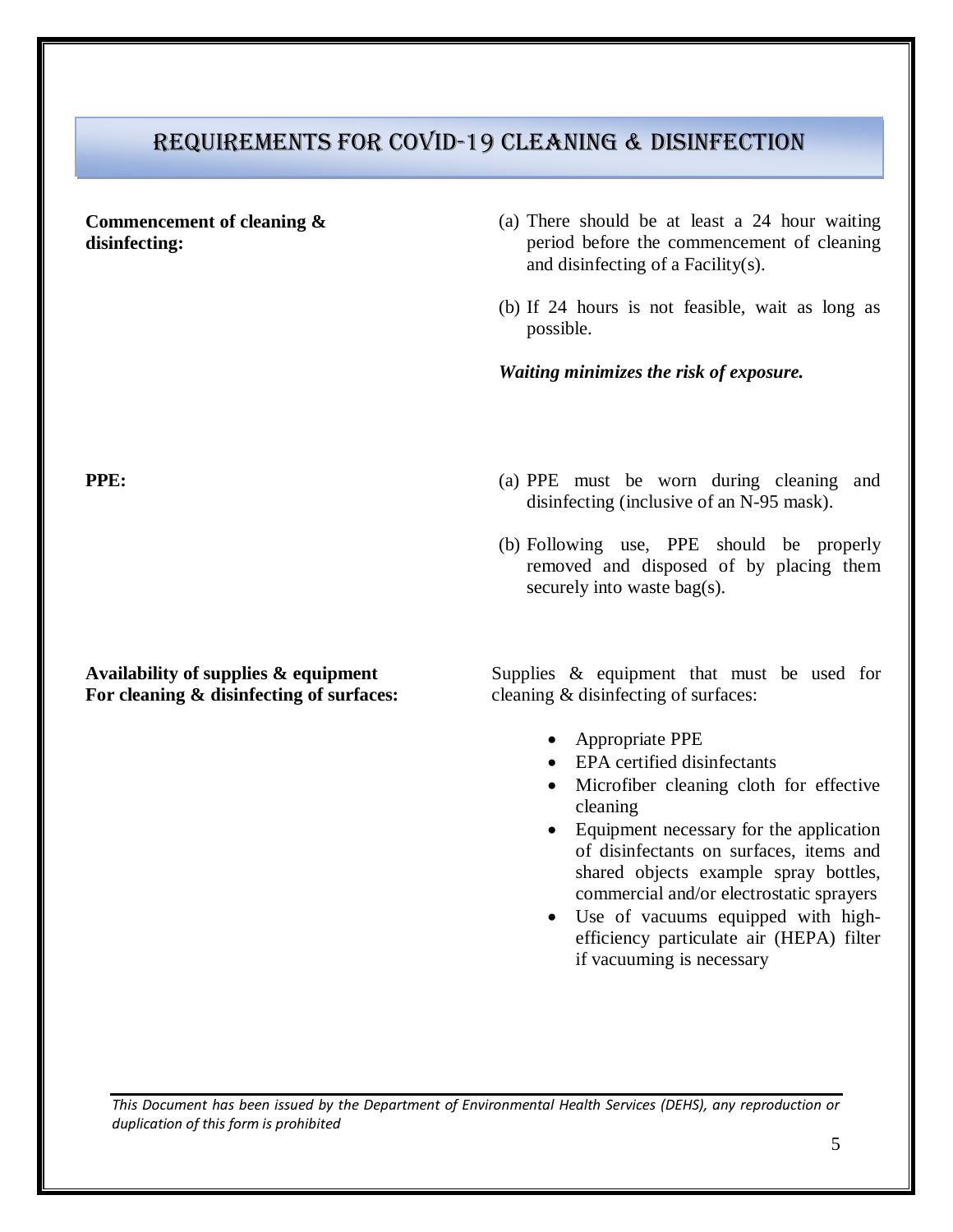**Treating closed spaces with restricted ventilation (indoor air):** The following should be disinfected:

- All spaces with EPA certified disinfectants
- $\bullet$  Air-conditioning system(s)

*Note immediately correct ventilation issues. Taking measures to improve ventilation is vital as it will help to shorten the time it takes contaminated respiratory droplets to be removed from the air.*

- **Cleaning & disinfecting:** (a) Allow the disinfectant to remain on surface(s) for the appropriate contact time as recommended by the manufacturer.
	- (b) Bag & launder cloth items.
	- (c) Dispose of plastic bags in waste bins, disinfect bins, place clean plastic bag in waste bin and wash hands thoroughly with soap and water for 20 seconds.
	- (d) Clean & disinfect restrooms last.
	- (e) Upon completion of cleaning and disinfecting, disinfect all equipment and wash hands thoroughly with soap and water for 20 seconds.
	- (f) Outside surfaces requires and should undergo normal routine cleaning and disinfection.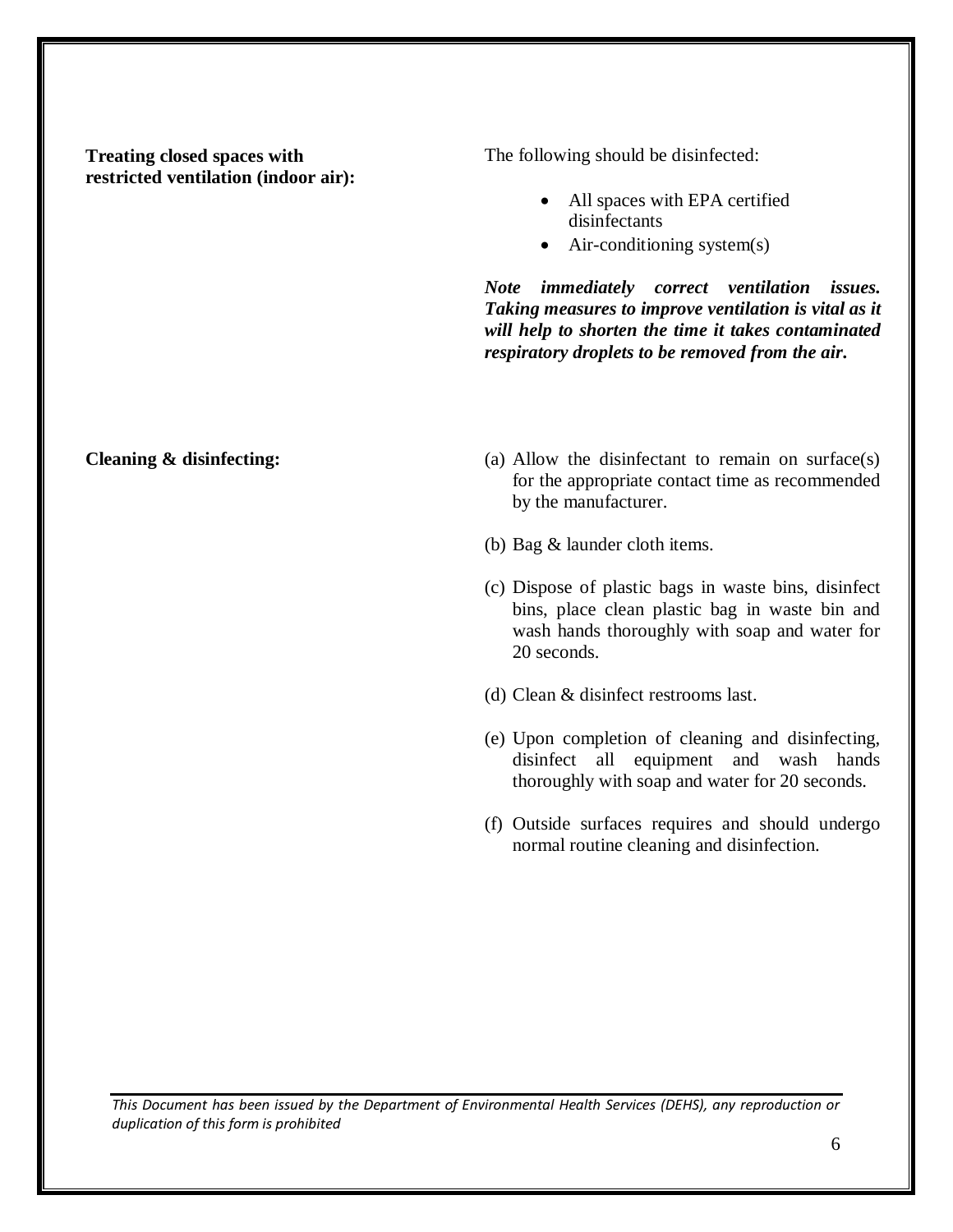**Where to clean & disinfect:** (a) The primary goal of cleaning and disinfecting should be that of impacted spaces and/or areas and not necessarily an entire Facility

### *Note see Closure (page 3 part c) and if necessary seek additional information from DEHS.*

- (b) The primary focus of cleaning and disinfecting should be all areas and spaces exposed to the person(s) who are sick or symptomatic.
- (c) Special attention should be afforded to restrooms utilized by sick person(s).
- (d) Identify other areas where sick person(s) may have visited then clean and disinfect.

**Disinfection of air conditioning Systems central & split level:**

Disinfect shared air conditioning systems.

*Note that in addition to cleaning and disinfecting, proper air exchange (ventilation) system are vital in reducing the concentration of contaminants in air.*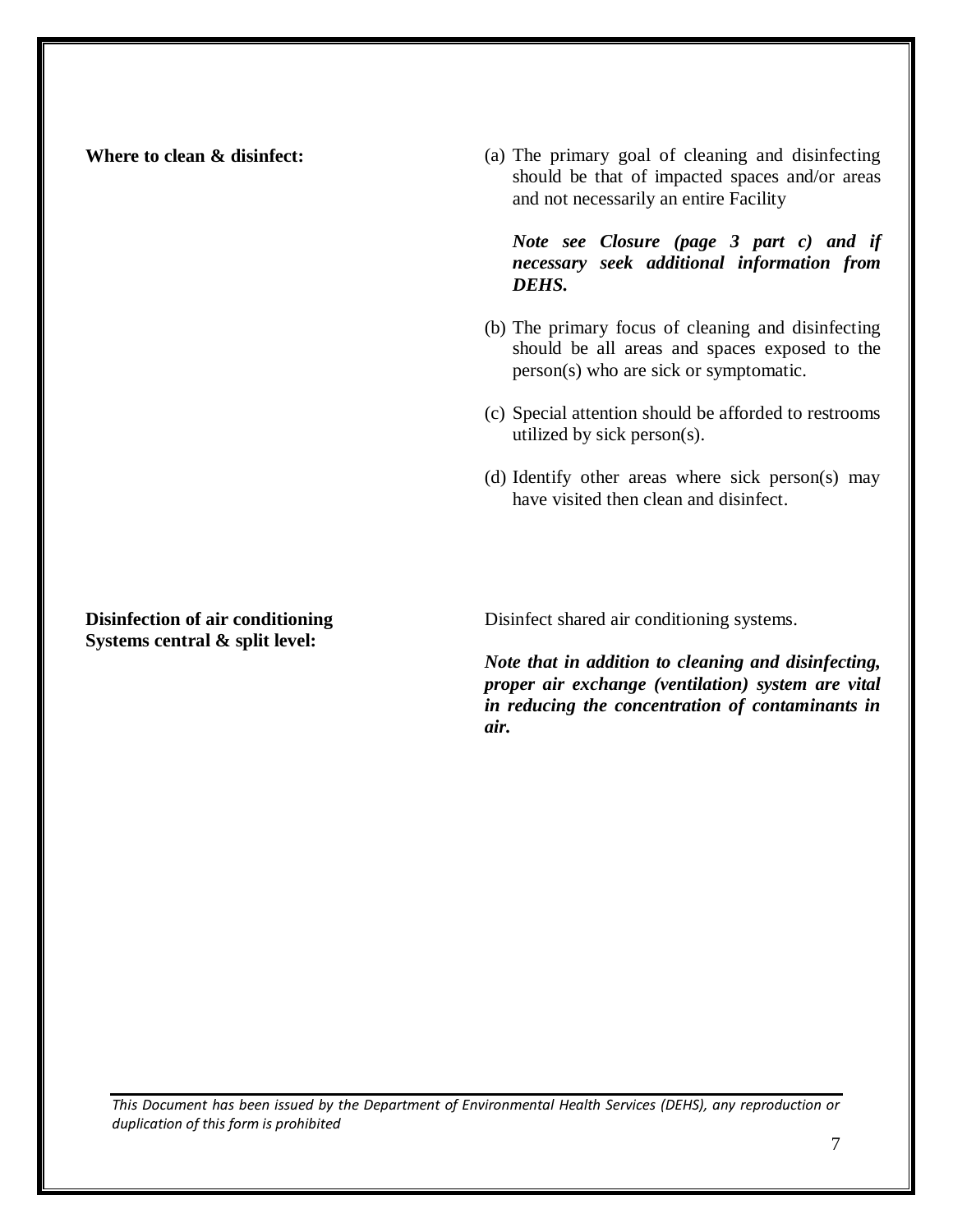# Accountability

- **Accountability:** (a) It is recommended that DEHS' regulator(s) observe and/or advise as to cleaning & disinfection processes as compared to complete reliance on post cleaning & disinfecting inspections only.
	- (b) If post cleaning & disinfecting inspections are to be carried out, ensure proper documentation and timely submission to DEHS of cleaning and disinfecting procedures.